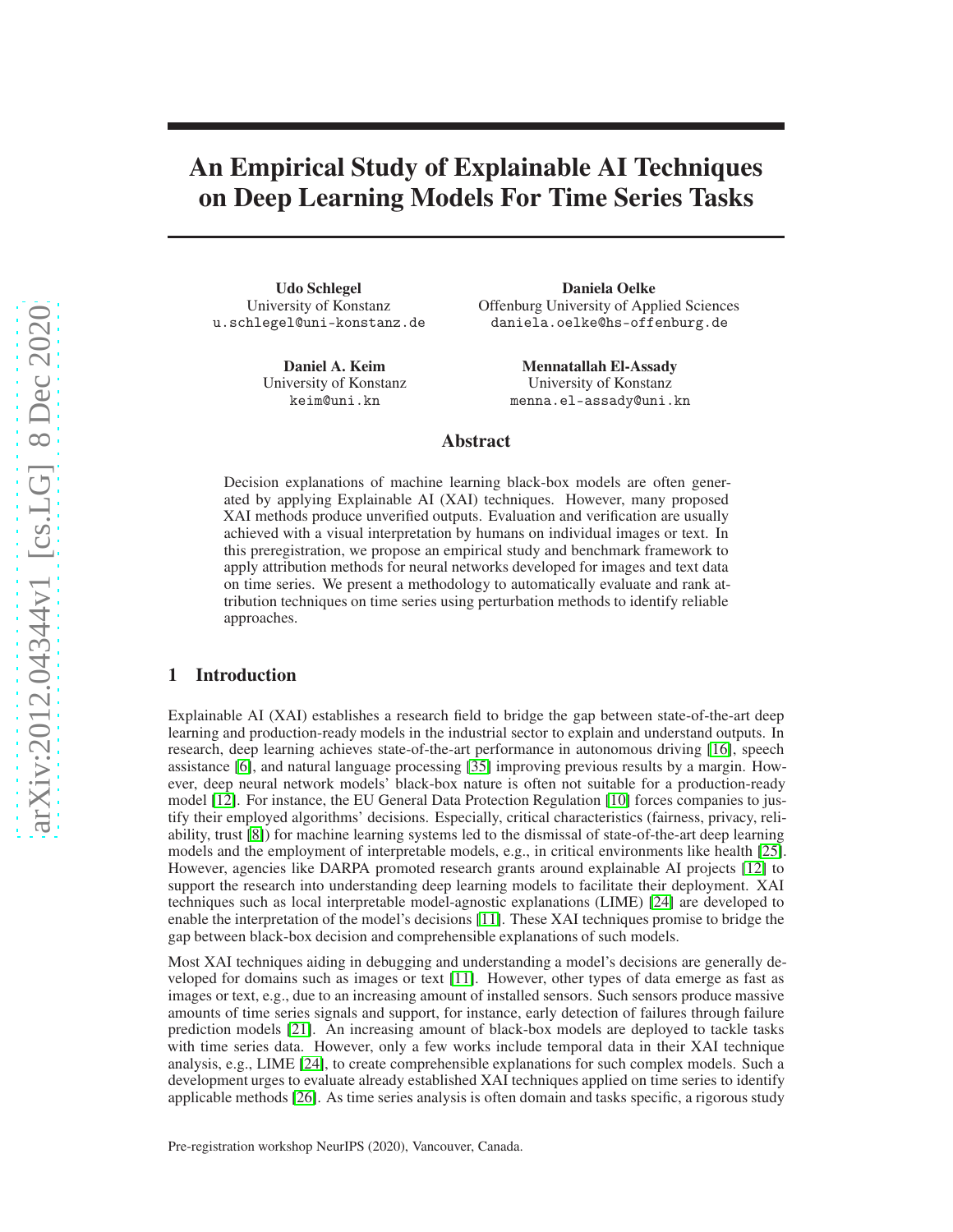of XAI techniques applied on such broad on time series can identify strengths and weaknesses to analyze baseline functionality for a time series XAI method [\[26\]](#page-6-5).

In many cases, evaluating XAI techniques on a large scale is a tedious task, as a human evaluation is typical for most domains, which is relatively slow and sample-based [\[22\]](#page-6-6). However, a quantitative evaluation is necessary to identify reliable methods and verify their explanations on the number of data sensors produce. Thus, automatic quantitative analysis is needed to support human qualitative evaluations to present only critical samples for further investigation of the model and the XAI technique. Also, raw time series and sensor signals are often difficult for domain experts to analyze without converting them. Thus verification of explanations based on raw time series is not trivial even with human evaluations. In many cases, Fourier transformations help analysts to understand data characteristics. Still, with complex models working on the raw data, such a transformation often comprises loss of information, biases, or even faulty conclusions. As a result, automated evaluation and verification of XAI techniques on complex raw time series models are required to support humans in understanding, debugging, and improving their models.

In this preregistration, we propose an empirical study and benchmark framework to test and evaluate XAI techniques, focusing on attribution methods applied to time series data and models, thereby extending our previous work [\[26\]](#page-6-5). We present a methodology to automatically evaluate and rank XAI techniques on time series tasks using perturbation methods. Our empirical analysis tackles the following questions about the verification of XAI techniques on a selected set of network architectures.

#### Transferring attribution methods to time series:

- For each of the considered XAI attribution methods, can we transfer them to time series?
- What are the tweaks and changes needed to apply each method?
- Are some methods better suited for particular models and tasks?

#### Evaluating the applicability of transferred methods to time series tasks:

- Which metrics and measures of validation are required for a systematic evaluation of each method on the given tasks?
- How strong does an XAI attribution reflect the model's predictions?
- Can we rank and identify strengths as well as weaknesses of attributions on time series for given tasks?

#### Benchmarking attribution methods on time series tasks:

- Given a concrete model architecture, dataset, and task; how sensitive are XAI methods?
- What is the overall strongest performing XAI method for each task?
- Can we reproduce the results of Schlegel et al. [\[26\]](#page-6-5) showing SHAP as best performing?

We want to investigate how much the XAI technique outputs differ from each other and how much their proposed domain differs from time series tasks through these questions to investigate a detailed analysis of strengths and weaknesses. Such an analysis leads to insights into the model's behaviors towards the time dependencies these complex models learn during their training.

## 2 Related Work

An increasing amount of XAI techniques are developed to support, reason, and explain the rising amount of AI model decisions [\[32\]](#page-6-7). Especially, methods like LIME [\[24\]](#page-6-3) and Integrated Gradients [\[28\]](#page-6-8) slowly begin to move into industrial contexts to facilitate the usage of production-ready deep learning models. Nevertheless, most XAI techniques are only evaluated on their data and task at hand to show their applicability [\[34,](#page-6-9) [28\]](#page-6-8). In some cases, new XAI techniques are compared to some others. However, these comparisons are relatively sparse and only against a few similar techniques [\[17\]](#page-6-10). There is often a lack in comparison to more than just similar methods and techniques. Further, general evaluation is often only done using, e.g., the pointing game for object detection [\[37\]](#page-6-11) which checks for every object if the maximum attribution of the XAI technique is contained in the bounding box.

Nevertheless, Hooker et al. [\[15\]](#page-5-5) propose the benchmark framework ROAR (RemOve And Retrain) on images to investigate XAI techniques and their feature attributions. ROAR first uses the attributions to perturb relevant pixels to uninformative values to create a new data set. Next, it tests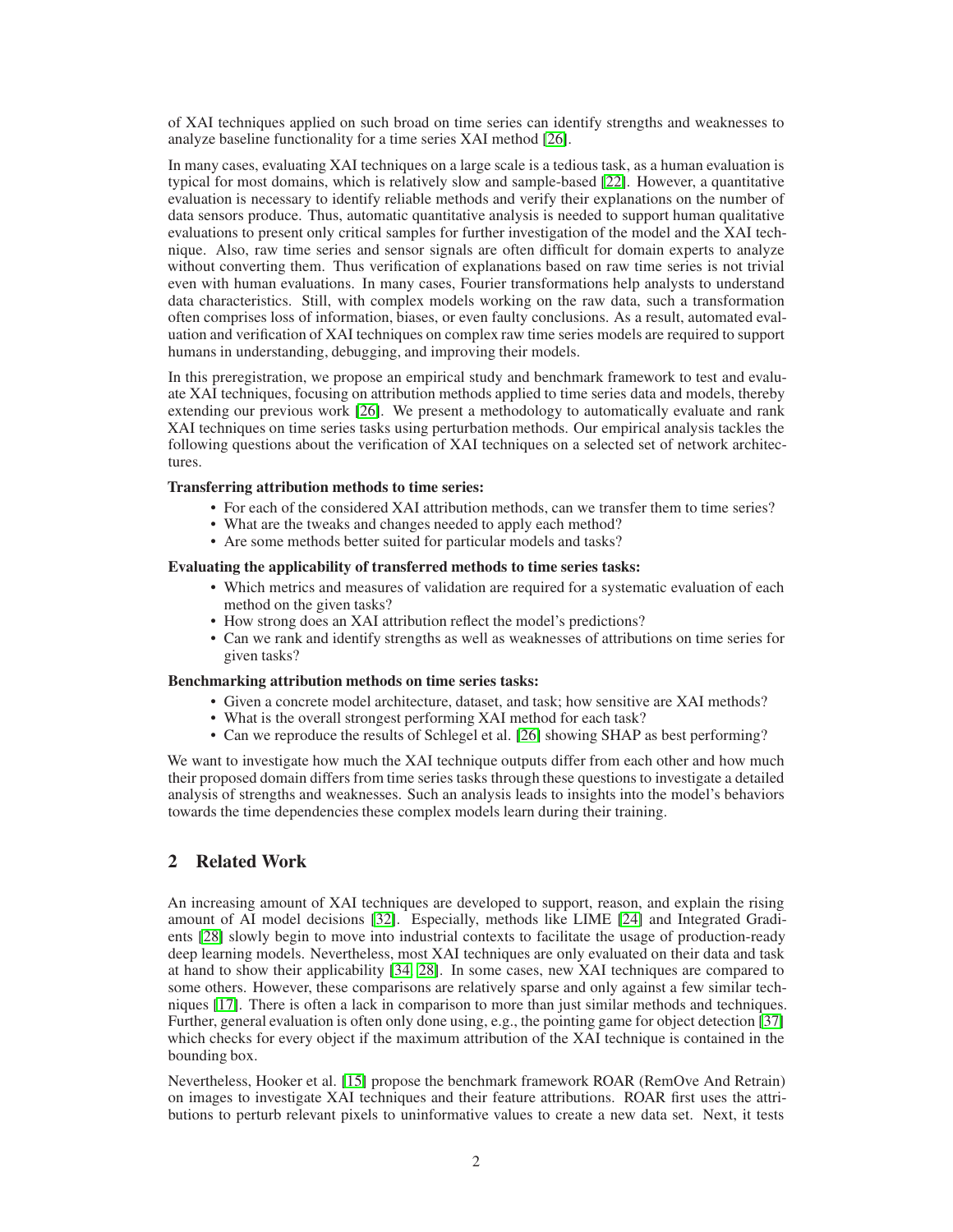the model's accuracy on the created data and retrains the model on it. After the retraining, ROAR again creates attributions and perturbs the relevant pixels to get a new data set to test the accuracy. Hooker et al. [\[15\]](#page-5-5) find that most of their applied techniques produce unconvincing attributions on the retrained model which do not change the test accuracy. The benchmark has a few weaknesses, for instance, complex models, which need a lot of time for their training, are hard to analyze as the whole benchmark run needs to train the model twice which could lead to days or weeks for results. Also, ROARs results show that after retraining the model on the changed data, the accuracy does not get worse by perturbing the data by applying the XAI technique again. Such a result show that these techniques not always show the correct explanations, however, these results could also show that the XAI technique is not suitable for the model architecture.

Schlegel et al. [\[26\]](#page-6-5) propose two verification methods to apply perturbation methods onto time series data and present preliminary results applying XAI techniques on time series. They propose time point perturbations, which change relevant time points to zero or the original value's inverse. To test the time dependencies learned by a classifier, they present time interval perturbations in which they reorder an interval around relevant time points or set the whole interval to the its mean. Through these verification methods, Schlegel et al. [\[26\]](#page-6-5) demonstrate in a preliminary evaluation the application of Saliency Maps [\[30\]](#page-6-12), LRP [\[3\]](#page-5-6), DeepLIFT [\[28\]](#page-6-8), LIME [\[24\]](#page-6-3), and SHAP [\[20\]](#page-6-13) on time series. However, they neglect other XAI techniques to investigate the verification methods they propose and show the results only for one gradient-based approach. Further, an analysis between score-based and gradient-based techniques could lead to strengths and weaknesses for specific models.

Overall, there is a lack of XAI technique evaluations as the research is still only applied in some areas like computer vision [\[15,](#page-5-5) [17\]](#page-6-10). Thus, in this work, we tackle the time series domain to apply and analyze other fields' XAI techniques to evaluate suitability and explanations.

## 3 Methodology

To assess the quality of an explanation of an XAI technique, we measure the difference of a quality metric applied on the models output for test data and on the output of an adaption of the test data based on the explanation.

## 3.1 Perturbation on Time Series

One of the most used techniques to test impacts on the classification of models are perturbations of the data [\[26,](#page-6-5) [36\]](#page-6-14). A common technique in computer vision to either evaluate a model on the importance of pixels in an image is to set these to black [\[36\]](#page-6-14) or test an XAI technique by adapting the relevant pixels to an uninformative value (e.g., mean) [\[15\]](#page-5-5). Schlegel et al. [\[26\]](#page-6-5) proposed two verification methods to use similar perturbation techniques on time series as altering a time point to zero often leads to biased data, which can help to classify. Such perturbations at single time points do not test if a classifier learns just single time points or if time dependencies are learned to predict unseen data. Thus, Schlegel et al. [\[26\]](#page-6-5) propose a verification method on time intervals around relevant time points in which they reorder the interval or set the interval to the mean of it.

In our experiment, we adapt the proposed verification methods of Schlegel et al. [\[26\]](#page-6-5) and add some tweaks to extend these to seven methods. For our time point perturbation, we take the relevant time points and set them to zero, to their inverse, and to the mean of the time series sample. The used perturbation takes a time series  $t = (t_0, t_1, t_2, ..., t_n)$  and changes relevant time points to, e.g., zero resulting in the changed time series  $t^c = (t_0, 0, t_2, ..., 0, t_n)$  for relevant time points  $i = 1, n - 1$ . Our time interval perturbation sets an interval around a relevant time point to zero, to the mean of the interval, to the inverse of every time point interval, and to a reordered version like Schlegel et al. [\[26\]](#page-6-5). These interval perturbations differ from the point perturbation by changing a whole intervals in a time series  $t = (t_0, t_1, t_2, ..., t_n)$  to, for instance, the mean of the interval resulting in  $t =$  $(t_0, \mu_2, \mu_2, \mu_3, ..., t_n)$  with a relevant time point at  $i = 2$  and an interval range of 1. Through these types of perturbations, we achieve a divers range of testing setups with various possible hypothesis. For instance, we can analyze models and XAI techniques on key features, e.g., models focusing on time intervals rather than points or techniques showing only time points as relevant.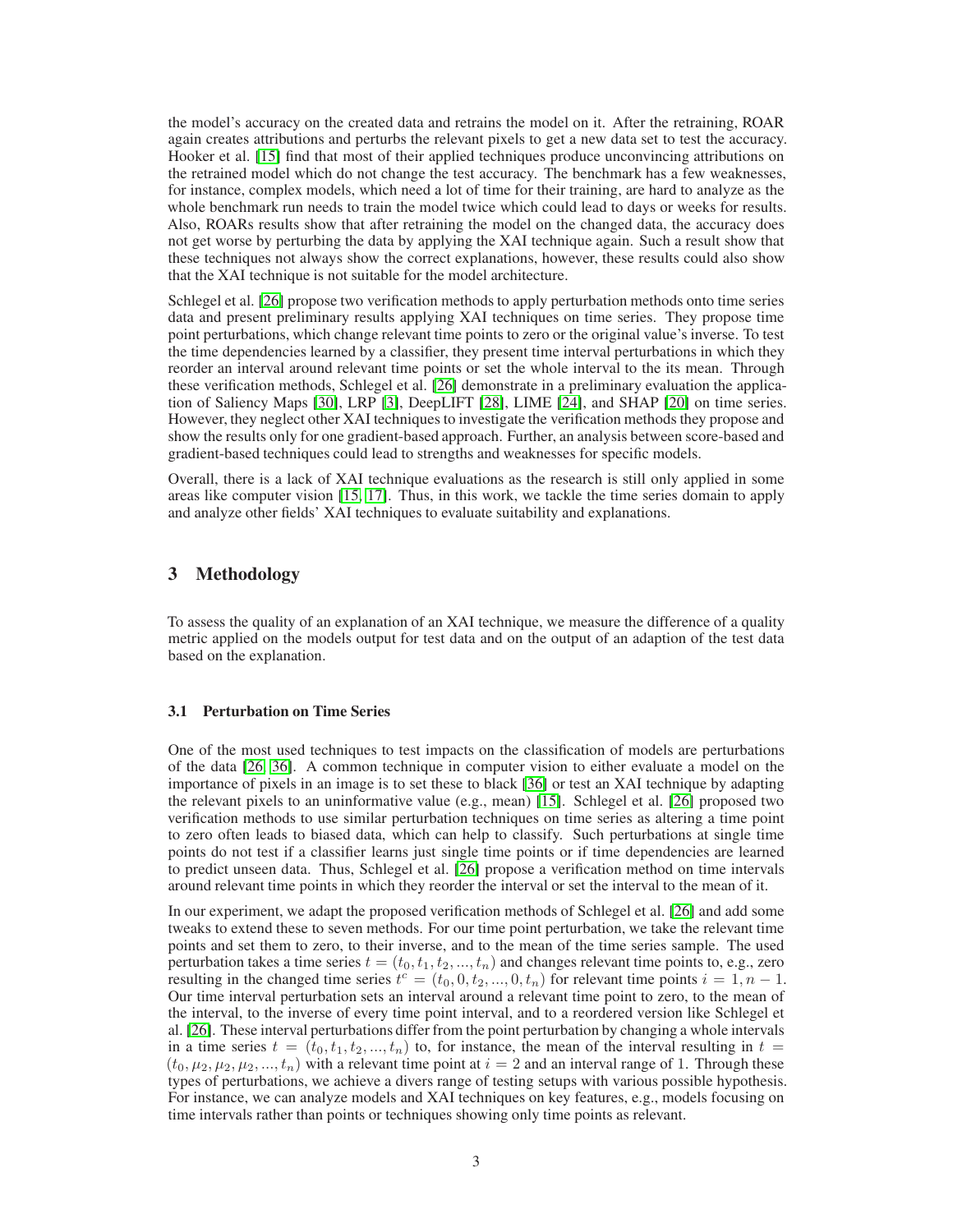#### 3.2 Evaluation Methodology

After defining our verification methods, our evaluation methodology consists in the first step of the selection process for a task, a dataset, and a model (e.g., task: forecasting, data: weather, and model: RNN with LSTM [\[14\]](#page-5-7) layers). Our evaluation pipeline is composed of three stages (model training, model explanation, and explanation evaluation) to calculate a score for every XAI technique we consider for the model architecture.

Model training – In the first step, we train our selected architecture on the selected data with the assigned task with a chosen cost function, e.g., RMSE. The model is initialized with a static seed and is trained for a previously chosen amount of epochs, neglecting early stopping to have a reproducible outcome. If the model's training time does not exceed a specific limit, the process is changed to a random seed and ten trained models. In this case, the score is calculated by the average of the ten models. Finally, we use the quality metric to evaluate the XAI technique on a test set to get a baseline. Such a baseline can consist, for instance, of the accuracy or the RMSE depending on the task.

Model explanation – After training the model, we apply our XAI techniques on every sample of the test data and calculate the attributions. We normalize the attributions on single samples to identify the most relevant time points. Next, we select relevant time points for verification of our test data in three ways. First, we sort the resulting attributions of every sample and take the top k attributions. The sorting helps us to get the positions of the most relevant k time points. The parameter k varies with the input length and is relatively chosen to be five percent of the length with  $len*0.05$ . Second, we calculate a threshold with  $max-(max-mean)*0.1$  of the attributions and take all time points with an attribution above as relevant. Such a threshold leads to the 95 percentile if the attributions reflect a normal distribution; else, it leads to a more robust selection as it is more dynamic than the top k. Third, we take a fixed threshold (e.g., 0.8) and select all time points with a higher attribution value than the threshold as relevant time points. After the selection of points, we perturb the selected time points at the resulting attribution positions for all three processes according to our verification methods. These three perturbations lead to 3  $* v$  new test sets  $t^c$  with  $v$  being the number of verification methods applied and  $c$  an identifier for the change. As a last, we create again 3 \* v new test sets  $t_r^c$  by selecting time points randomly as relevant based on the number of relevant points by the previous selections as well as ten more and ten less percent. Such three random baselines enable better comparison options.

**Explanation evaluation –** In our last step, we take our newly  $12 * v$  created test sets  $t^c$  as well as  $t_r^c$ and our model to predict the quality metric to compare the results to the baseline. The assumption  $qm(t) \geq qm(t<sup>c</sup>) > qm(t<sup>c</sup>)$ , with the quality measure  $qm$ , the test set t, the randomly changed points  $t_r^c$ , and the XAI relevant time points  $\bar{t}^c$ , holds, if the XAI technique captures relevant information the model learns to distinguish samples.

## 4 Experimental Protocol

Our current experimental setting involves the usage of 15 XAI techniques, six DNN models, seven verification techniques, and three time series tasks with various data sets. As such a setting, our design space of techniques and algorithms consists of at least  $15 * 6 * 7 * 3$  possible variations. However, as the setup will also be provided as an extendable benchmark framework, more XAI techniques, models, data sets, and verification methods can be added later on to test further parameters.

XAI Techniques – The XAI techniques will involve gradient, score, and surrogate based attribution methods, namely LRP [\[3\]](#page-5-6), LIME [\[24\]](#page-6-3), SHAP [\[20\]](#page-6-13), IG [\[34\]](#page-6-9), Saliency [\[30\]](#page-6-12), Occlusion [\[36\]](#page-6-14), DeepLIFT [\[28\]](#page-6-8), Input\*Grad [\[29\]](#page-6-15), PatternAttribution [\[36\]](#page-6-14), Shapely Sampling [\[4\]](#page-5-8), GradCAM [\[27\]](#page-6-16), Guided Backprop [\[33\]](#page-6-17), NoiseTunnel [\[1\]](#page-5-9), DeepTaylor [\[23\]](#page-6-18), and SmoothGrad [\[31\]](#page-6-19). We will use default parameters for all XAI techniques or will use parameters, as mentioned in the original papers. For our benchmark framework, we will also provide functions to evaluate and test different parameters, e.g., changing the kernel size for LIME or the window size for Occlusion.

DNN Models – Our models will consist of various deep neural networks with recurrent neural net-works (LSTM [\[14\]](#page-5-7), GRU [\[5\]](#page-5-10)), convolutional neural networks (Conv1D, Conv2D, Conv3D), transformers for time series [\[19,](#page-6-20) [35\]](#page-6-1), and a deep neural network with residual connections [\[13\]](#page-5-11). We will initialize our models with uniform distribution of weights and biases near zero. The models will be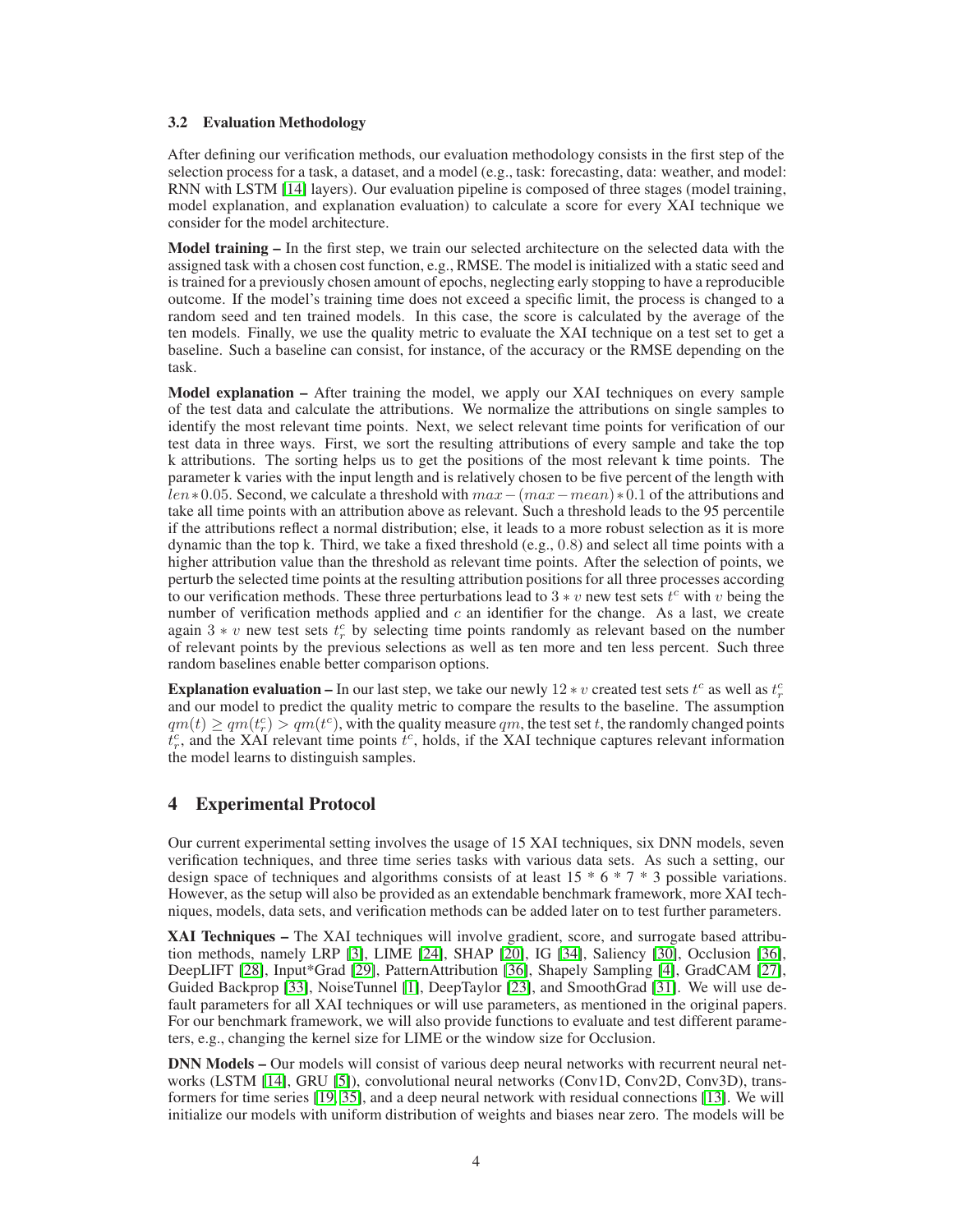trained using Adam [\[18\]](#page-6-21) as a optimizer. Our benchmark framework will also enable to change the models to predefined architectures with pre-trained parameters.

Verification Techniques – As a base for the verification, we include the methods presented in the previous section, namely point perturbations (zero, inverse, mean) and interval perturbations (swap, mean, zero, inverse) with accuracy (1) and root mean squared error (2) as deployed quality measures.

$$
ACC = \frac{\text{correct predictions}}{\text{amount of samples}} \qquad (1) \qquad RMSE = \sqrt{\frac{1}{n} \sum_{i=1}^{n} (y_i - \hat{y}_i)^2} \qquad (2)
$$

Accuracy has a problem with unbalanced data sets as a model could only learn to predict the majority class and the accuracy would still be good. However, in our case, even if it learns to predict the majority class every time, we can argue that a working attribution should find relevant time points. Even if our classifier predicts the same for everything, then every XAI technique (even the random change) should have zero impact on the classification, which indicates a flawed model.

Time Series Tasks – We will focus on three major time series tasks for our experiment setting, namely classification, forecasting, and regression. As there is often ambiguity in these terms, we define them as follows: A classification model labels segmented non-overlapping time series  $t$  with a class c. A forecasting model slides over a time series  $t$  and predicts for every step a separate value y not included in the time series. A regression model predicts the next time point  $t_{i+1}$  or interval based on the previous time series  $t_{0,\dots,i}$ . For the classification tasks, we will use the UCR Benchmark repository [\[7\]](#page-5-12) with 128 different data sets. Our forecasting data set will consist of weather forecasting <sup>[1](#page-4-0)</sup>, air quality [\[38\]](#page-7-0), and store demand forecasting [\[9\]](#page-5-13). And lastly, our regression task will incorporate finance data<sup>[2](#page-4-1)</sup> and household power consumption [\[9\]](#page-5-13).

**Implementation –** For our experiment, we will use PyTorch<sup>[3](#page-4-2)</sup> and Captum<sup>[4](#page-4-3)</sup> as primary libraries. PyTorch will be used to build and train the selected models on the selected data sets. Captum will create the attributions we selected to analyze based on the trained PyTorch model. In some cases, like LIME and SHAP, we will use the implementations provided by the authors. We extend the Pytorch LRP implementation for LSTMs with the implementation provided by Arras et al. [\[2\]](#page-5-14). For reproducibility, we fix all possible random seeds to 13.

Experiment Run – Our experiment run will consist of independent docker containers that apply our methodology for a selected time series task, data set, and model. Such a configuration enables to fix a time series dataset and a model to investigate the various attribution methods. We run our experiments strictly using the previously presented methodology using our three-stage evaluation. After a successful run, the container will store the trained model and the results in an external database. We can achieve a highly efficient experiment setup through the independent docker containers as hardware constraints of our servers only limit us.

Result Analysis – After our experiment run, we will analyze the results to investigate the XAI techniques' strengths and weaknesses towards architectures and tasks to come up with a best-practices guideline. Based on these findings, we will either prove or deny general views about XAI techniques applied on other data than images or text answering the questions we brought up in previously. We will also focus on the previously presented exploratory questions and investigate exploratory tasks to identify surprising results. A closer look into these questions enables us to enhance our preregistration with a section of unforeseen outcomes as related work misses hypotheses about the XAI techniques. However, we will reproduce our preliminary results [\[26\]](#page-6-5) and investigate our previous hypothesis of SHAP being the overall best XAI technique. Our extended set of random baselines will facilitate either prove or reject a significance towards this hypothesis. With this preregistration and the exploratory results and findings, we will establish a useful benchmark for attribution techniques on time series to foster the research into novel methods.

<sup>1</sup>Deutscher Wetterdienst: https://opendata.dwd.de/

<span id="page-4-0"></span><sup>2</sup>Yahho Finance: https://finance.yahoo.com/quotes/OCR,dataset/view/v1/

<span id="page-4-1"></span><sup>&</sup>lt;sup>3</sup>PyTorch Deep Learning Framework: https://pytorch.org/

<span id="page-4-3"></span><span id="page-4-2"></span><sup>4</sup>Captum Model Interpretability for PyTorch: https://captum.ai/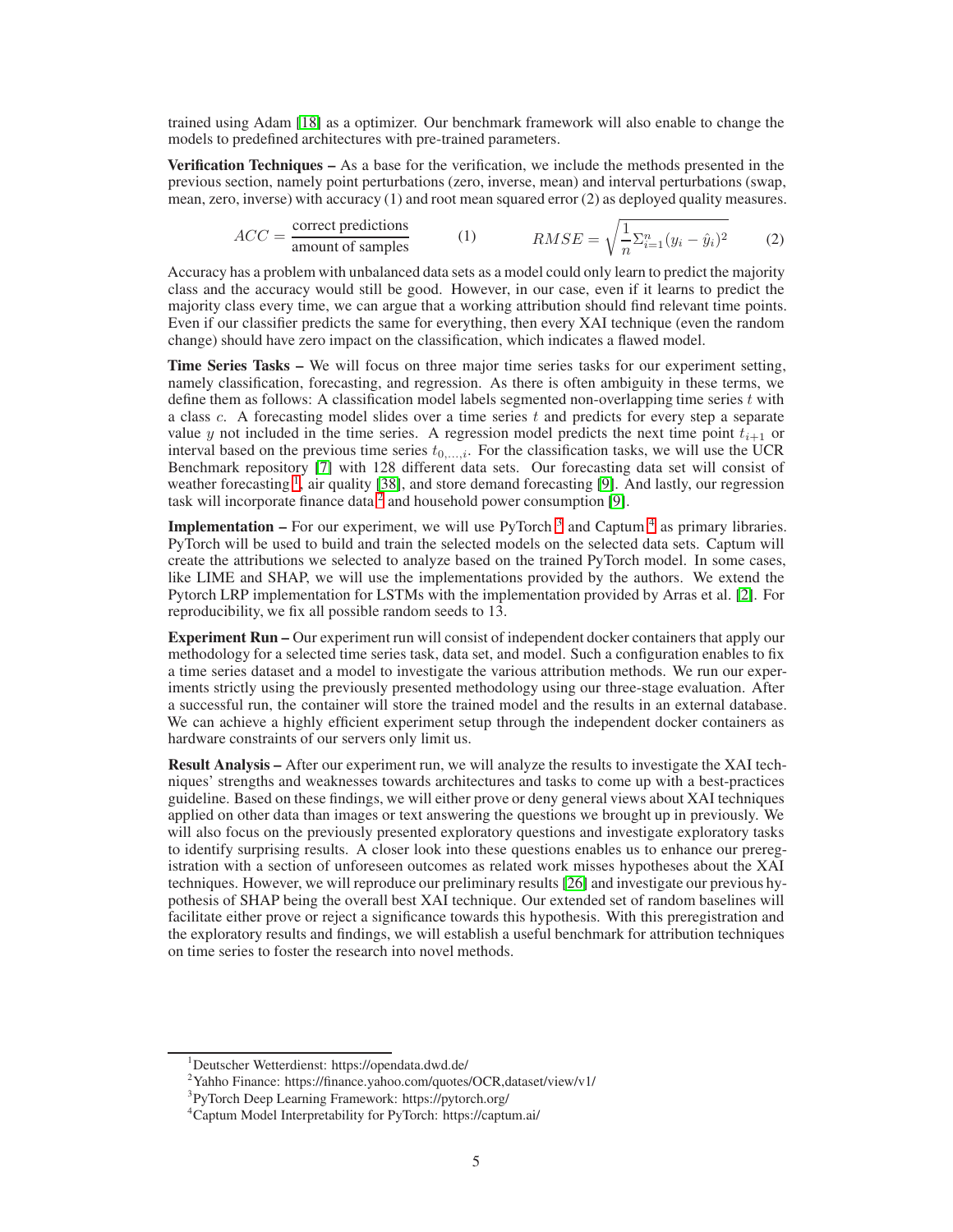## 5 Extension as a benchmark framework

As new XAI techniques are getting developed rapidly, we will extend our methodology and experimental setup into a benchmark framework to support novel approaches' analysis and verification. By enabling users to add their own models, data sets, verification methods, and XAI techniques, the benchmark framework supports to analyze and compare novel methods and models against prominent and state-of-the-art techniques. We will further extend the framework with the concept of ROAR (RemOve And Retrain) by Hooker et al. [\[15\]](#page-5-5) to enhance the functionality of the benchmark and to be able to also test XAI techniques before production ready models. Through such an extension, our framework will be able to test combinations of XAI techniques to dig deep into the interplay of these. Good working interplays lead to robust explanations of ensembles of XAI techniques.

## Acknowledgments and Disclosure of Funding

This work was partly funded by the European Union's Horizon 2020 research and innovation programme under grant agreements No 826494.

## <span id="page-5-9"></span>References

- [1] J. Adebayo, J. Gilmer, M. Muelly, I. Goodfellow, M. Hardt, and B. Kim. Sanity checks for saliency maps. In *Advances in Neural Information Processing Systems*, 2018.
- <span id="page-5-14"></span>[2] L. Arras, A. Osman, K.-R. Müller, and W. Samek. Evaluating Recurrent Neural Network Explanations. In *Workshop on Computational Approaches to Subjectivity, Sentiment and Social Media Analysis*, 2019.
- <span id="page-5-6"></span>[3] S. Bach, A. Binder, G. Montavon, F. Klauschen, K.-R. Müller, and W. Samek. On Pixel-Wise Explanations for Non-Linear Classifier Decisions by Layer-Wise Relevance Propagation. *PLOS ONE*, 10(7):e0130140, July 2015.
- <span id="page-5-8"></span>[4] J. Castro, D. Gómez, and J. Tejada. Polynomial calculation of the Shapley value based on sampling. *Computers & Operations Research*, 36(5):1726–1730, 2009.
- <span id="page-5-10"></span>[5] K. Cho, B. Van Merriënboer, C. Gulcehre, D. Bahdanau, F. Bougares, H. Schwenk, and Y. Bengio. Learning phrase representations using RNN encoder-decoder for statistical machine translation. *arXiv preprint arXiv:1406.1078*, 2014.
- <span id="page-5-0"></span>[6] G. E. Dahl, D. Yu, L. Deng, and A. Acero. Context-dependent pre-trained deep neural networks for large-vocabulary speech recognition. *IEEE Transactions on audio, speech, and language processing*, 20(1):30–42, 2011.
- <span id="page-5-12"></span>[7] H. A. Dau, E. Keogh, K. Kamgar, C.-C. M. Yeh, Y. Zhu, S. Gharghabi, C. A. Ratanamahatana, Yanping, B. Hu, N. Begum, A. Bagnall, A. Mueen, and G. Batista. The UCR Time Series Classification Archive. www.cs.ucr.edu/~eamonn/time\_series\_data/, Oct. 2018.
- <span id="page-5-3"></span>[8] F. Doshi-Velez and B. Kim. Towards A Rigorous Science of Interpretable Machine Learning. *arXiv preprint arXiv:1702.08608*, 2017.
- <span id="page-5-13"></span><span id="page-5-2"></span>[9] D. Dua and C. Graff. UCI machine learning repository. http://archive.ics.uci.edu/ml, 2017.
- <span id="page-5-4"></span>[10] European Union. European General Data Protection Regulation. Technical report, 2018.
- [11] R. Guidotti, A. Monreale, S. Ruggieri, F. Turini, F. Giannotti, and D. Pedreschi. A Survey Of Methods For Explaining Black Box Models. *ACM Computing Surveys*, 51(5), 2018.
- <span id="page-5-1"></span>[12] Gunning, D. Explainable Artificial Intelligence (XAI) DARPA-BAA-16-53. Technical report, Defense Advanced Research Projects Agency (DARPA), 2016.
- <span id="page-5-11"></span>[13] K. He, X. Zhang, S. Ren, and J. Sun. Deep residual learning for image recognition. In *IEEE Conference on Computer Vision and Pattern Recognition*, pages 770–778, 2016.
- <span id="page-5-7"></span>[14] S. Hochreiter and J. Schmidhuber. Long Short-Term Memory. *Neural Computation*, 9(8), 1997.
- <span id="page-5-5"></span>[15] S. Hooker, D. Erhan, P.-J. Kindermans, and B. Kim. A benchmark for interpretability methods in deep neural networks. In *Advances in Neural Information Processing Systems*, 2019.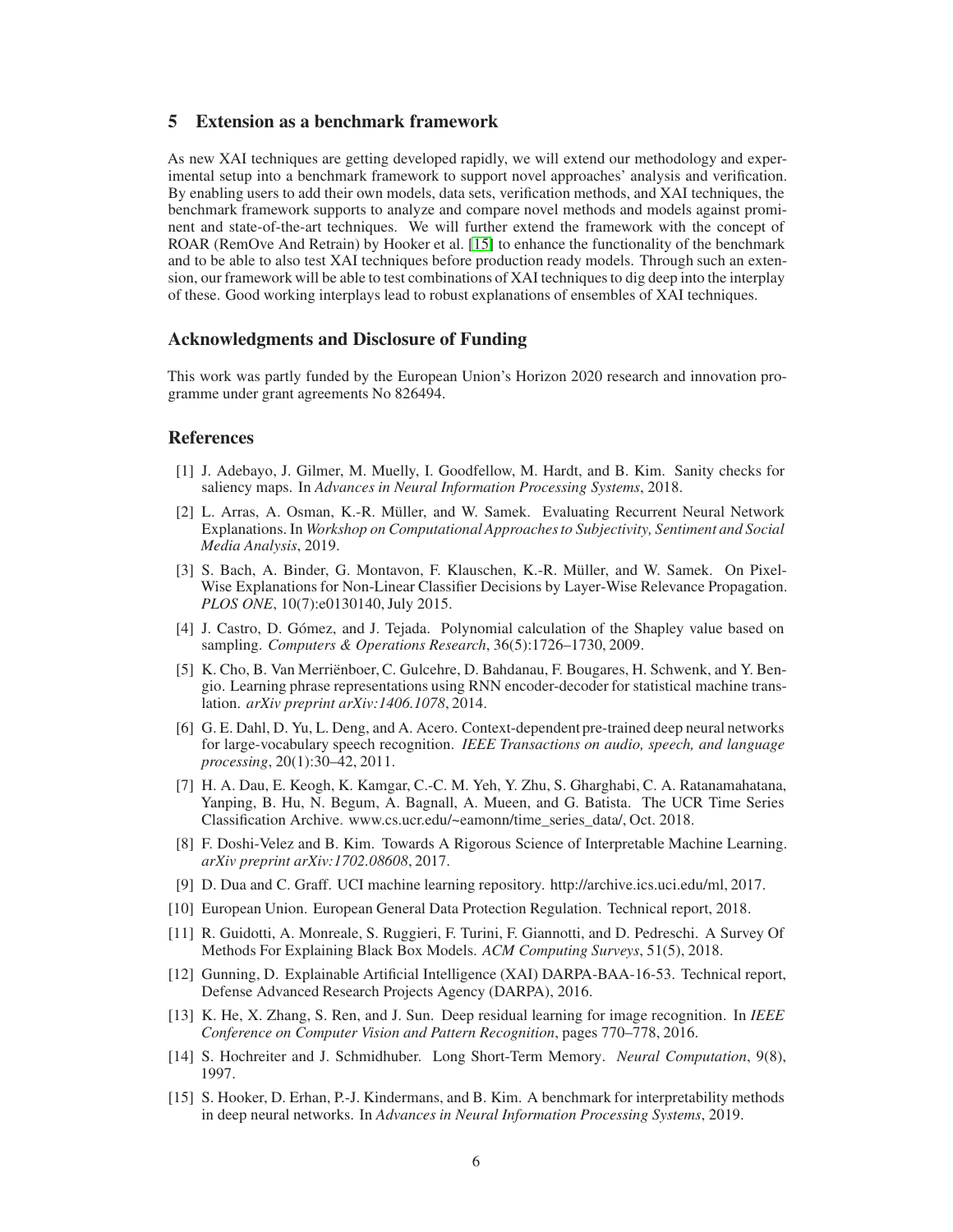- <span id="page-6-0"></span>[16] B. Huval, T. Wang, S. Tandon, J. Kiske, W. Song, J. Pazhayampallil, M. Andriluka, P. Rajpurkar, T. Migimatsu, R. Cheng-Yue, et al. An empirical evaluation of deep learning on highway driving. *arXiv preprint arXiv:1504.01716*, 2015.
- <span id="page-6-10"></span>[17] A. Kapishnikov, T. Bolukbasi, F. Viégas, and M. Terry. Xrai: Better attributions through regions. In *IEEE International Conference on Computer Vision*, pages 4948–4957, 2019.
- <span id="page-6-21"></span><span id="page-6-20"></span>[18] D. P. Kingma and J. Ba. Adam: A method for stochastic optimization. *arXiv preprint arXiv:1412.6980*, 2014.
- [19] S. Li, X. Jin, Y. Xuan, X. Zhou, W. Chen, Y.-X. Wang, and X. Yan. Enhancing the locality and breaking the memory bottleneck of transformer on time series forecasting. In *Advances in Neural Information Processing Systems*, pages 5243–5253, 2019.
- <span id="page-6-13"></span>[20] S. Lundberg and S.-I. Lee. A Unified Approach to Interpreting Model Predictions. In *Advances in Neural Information Processing Systems*, volume 16, pages 426–430, May 2017.
- <span id="page-6-4"></span>[21] R. K. Mobley. *An Introduction to Predictive Maintenance*. Plant Engineering. Butterworth-Heinemann, Burlington, second edi edition, 2002.
- <span id="page-6-6"></span>[22] S. Mohseni, N. Zarei, and E. D. Ragan. A Survey of Evaluation Methods and Measures for Interpretable Machine Learning. *arXiv preprint arXiv:1811.11839*, 2018.
- <span id="page-6-18"></span>[23] G. Montavon, S. Lapuschkin, A. Binder, W. Samek, and K.-R. Müller. Explaining nonlinear classification decisions with deep taylor decomposition. *Pattern Recognition*, 65, 2017.
- <span id="page-6-3"></span>[24] M. T. Ribeiro, S. Singh, and C. Guestrin. "Why Should I Trust You?". In *International Conference on Knowledge Discovery and Data Mining*, 2016.
- <span id="page-6-2"></span>[25] C. Rudin. Please Stop Explaining Black Box Models for High Stakes Decisions. *arXiv preprint arXiv:1811.10154*, Nov. 2018.
- <span id="page-6-5"></span>[26] U. Schlegel, H. Arnout, M. El-Assady, D. Oelke, and D. A. Keim. Towards a Rigorous Evaluation of XAI Methods on Time Series. In *ICCV Workshop on Interpreting and Explaining Visual Artificial Intelligence Models*, 2019.
- <span id="page-6-16"></span>[27] R. R. Selvaraju, M. Cogswell, A. Das, R. Vedantam, D. Parikh, and D. Batra. Grad-CAM: Visual Explanations from Deep Networks via Gradient-Based Localization. In *International Conference on Computer Vision*, volume 2017-Octob, pages 618–626, 2017.
- <span id="page-6-8"></span>[28] A. Shrikumar, P. Greenside, and A. Kundaje. Learning Important Features Through Propagating Activation Differences. *International Conference on Machine Learning*, 2017.
- <span id="page-6-15"></span>[29] A. Shrikumar, P. Greenside, A. Y. Shcherbina, and A. Kundaje. Not Just A Black Box: Learning Important Features Through Propagating Activation Differences. *arXiv preprint arXiv:1605.01713v2*, 2016.
- <span id="page-6-12"></span>[30] K. Simonyan, A. Vedaldi, and A. Zisserman. Deep Inside Convolutional Networks: Visualising Image Classification Models and Saliency Maps. *arXiv preprint arXiv:1312.6034*, 2013.
- <span id="page-6-19"></span>[31] D. Smilkov, N. Thorat, B. Kim, F. Viégas, and M. Wattenberg. SmoothGrad: Removing noise by adding noise. *arXiv preprint arXiv:1706.03825*, 2017.
- <span id="page-6-7"></span>[32] T. Spinner, U. Schlegel, H. Schäfer, and M. El-Assady. explAIner: A Visual Analytics Framework for Interactive and Explainable Machine Learning. *IEEE Transactions on Visualization and Computer Graphics*, 2019.
- <span id="page-6-17"></span>[33] J. T. Springenberg, A. Dosovitskiy, T. Brox, and M. Riedmiller. Striving for simplicity: The all convolutional net. *arXiv preprint arXiv:1412.6806*, 2014.
- <span id="page-6-9"></span>[34] M. Sundararajan, A. Taly, and Q. Yan. Axiomatic Attribution for Deep Networks. In *International Conference on Machine Learning*, pages 3319—3328. JMLR. org, Mar. 2017.
- <span id="page-6-1"></span>[35] A. Vaswani, N. Shazeer, N. Parmar, J. Uszkoreit, L. Jones, A. N. Gomez, L. Kaiser, and I. Polosukhin. Attention Is All You Need. *Advances in Neural Information Processing Systems*, 30, 2017.
- <span id="page-6-14"></span>[36] M. D. Zeiler and R. Fergus. Visualizing and Understanding Convolutional Networks. In D. Fleet, T. Pajdla, B. Schiele, and T. Tuytelaars, editors, *Computer Vision – ECCV 2014*, pages 818–833, Cham, 2014. Springer International Publishing.
- <span id="page-6-11"></span>[37] J. Zhang, S. A. Bargal, Z. Lin, J. Brandt, X. Shen, and S. Sclaroff. Top-down neural attention by excitation backprop. *International Journal of Computer Vision*, 126(10):1084–1102, 2018.